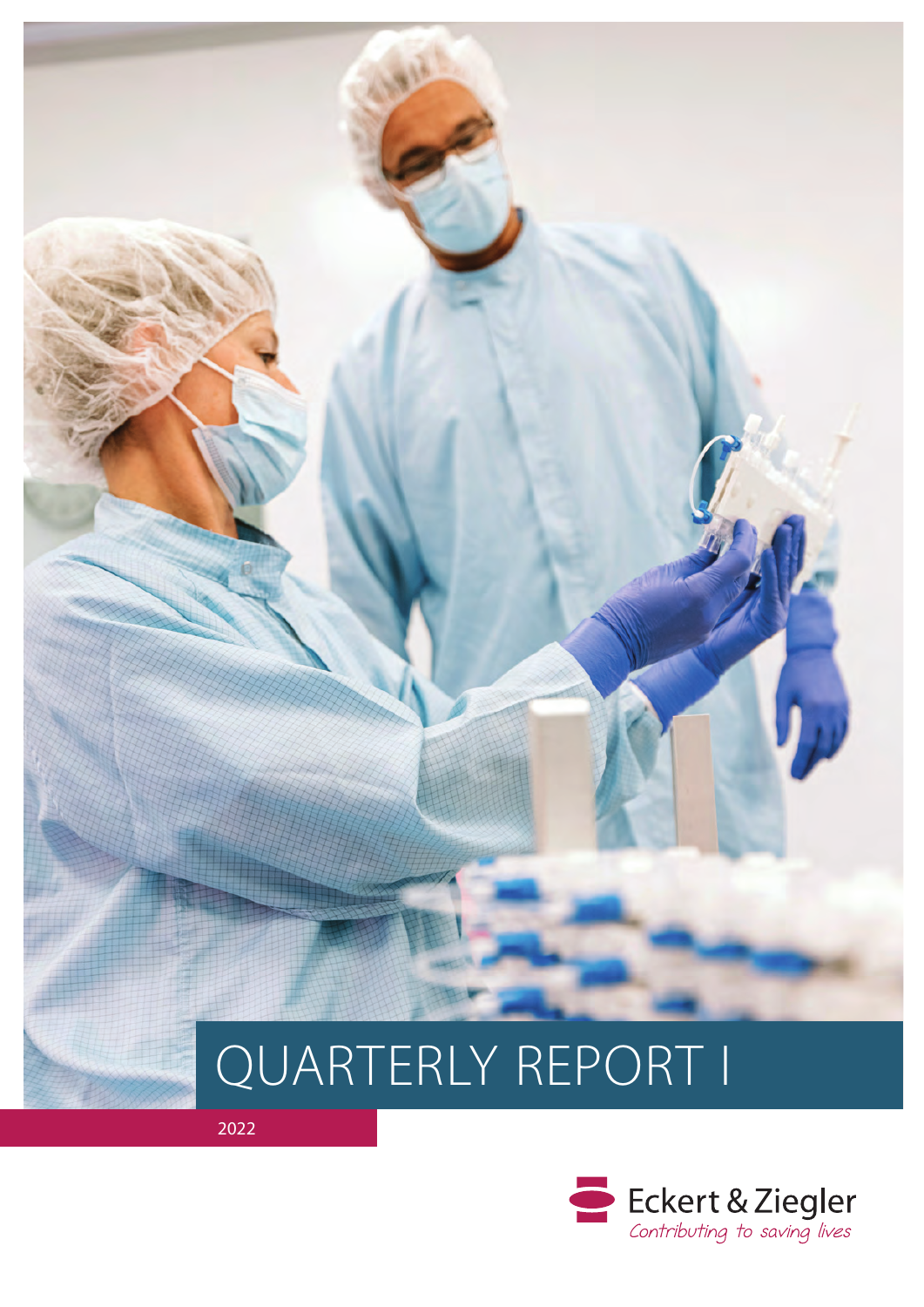# **KEY DATA**

|                                                     |                    | $1 - 3/2021$ | $1 - 3/2022$ | Change |
|-----------------------------------------------------|--------------------|--------------|--------------|--------|
|                                                     |                    |              |              |        |
| Sales                                               | $\epsilon$ million | 44.2         | 49.9         | $+13%$ |
| Return on revenue before tax                        | $\frac{0}{0}$      | 46           | 20           | $-56%$ |
| <b>EBITDA</b>                                       | $\epsilon$ million | 23.0         | 12.7         | $-55%$ |
| EBIT                                                | $\epsilon$ million | 20.6         | 10.3         | $-50%$ |
| <b>EBT</b>                                          | $\epsilon$ million | 20.4         | 10.0         | $-51%$ |
| Net income before other shareholder's interests     | $\epsilon$ million | 13.8         | 6.7          | $-51%$ |
| Profit                                              | $\epsilon$ million | 13.7         | 6.6          | $-52%$ |
| Earnings per share (basic)                          | €                  | 0.67         | 0.32         | $-52%$ |
| Operational cash flow                               | $\epsilon$ million | $-1.7$       | 2.9          | n/a    |
| Depreciation and amortization on non-current assets | $\epsilon$ million | 2.4          | 2.4          | 0%     |
| Staff as end of period                              | Persons            | 843          | 930          | $+10%$ |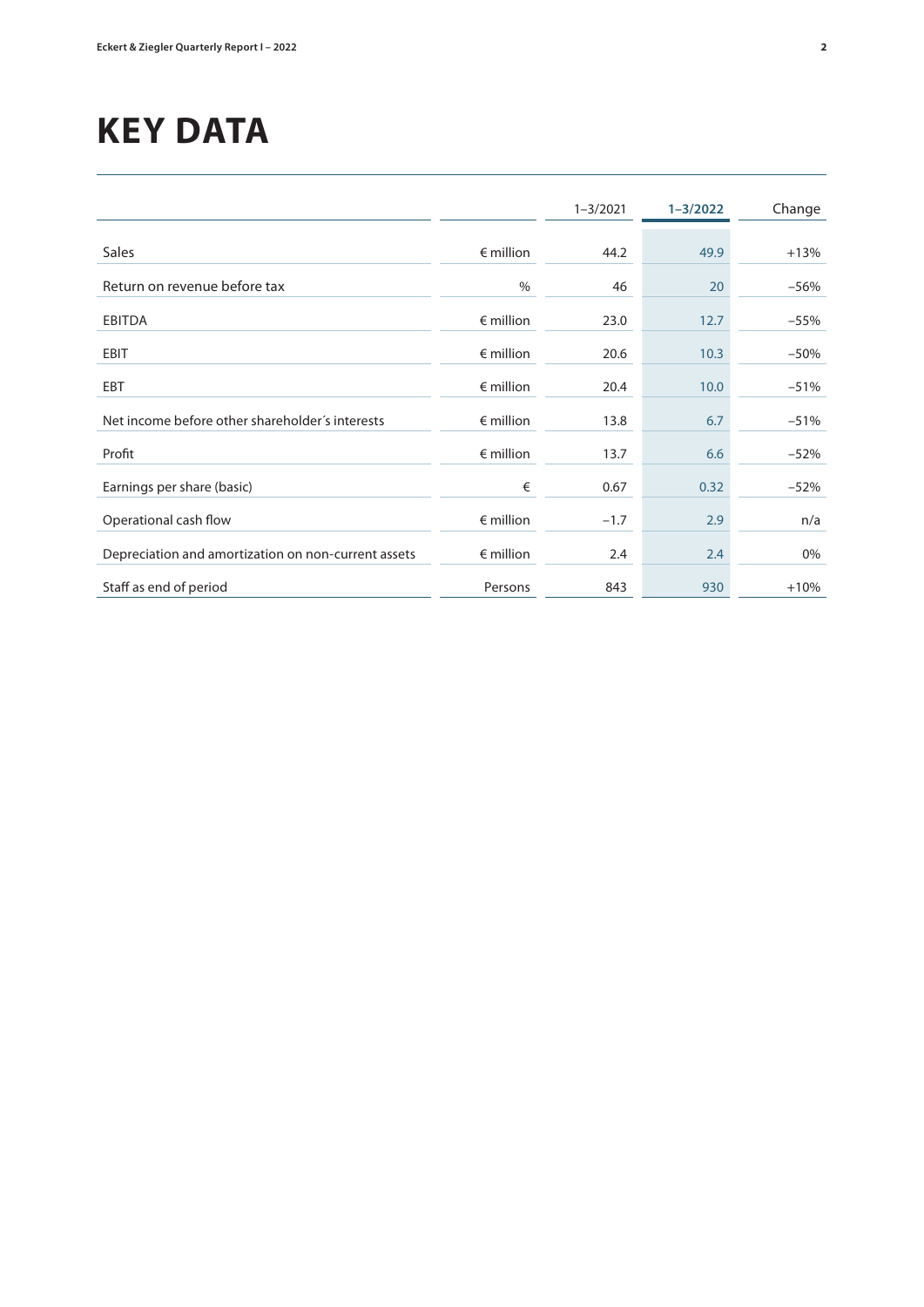# **MILESTONES Q1 2022**



## **ACQUISITION OF TECNONUCLEAR**

With the acquisition of the Argentinian SPECT specialist Tecnonuclear S.A., a manufacturer of technetium-99 generators and a portfolio of related biomolecules, Eckert & Ziegler strengthens its access to the SPECT market. Currently about 25 million patients per year benefit from SPECT-diagnostics, bringing the global market to a volume of about 1.7 billion USD.

# **EXCLUSIVE SUPPLY CONTRACT FOR YTTERBIUM-176**

The signing of a joint venture agreement with Atom Mines LLC (Texas, USA) guarantees Eckert & Ziegler access to ytterbium-176, an indispensable precursor for the therapeutic isotope lutetium-177.

# **LUTETIUM-177 FOR CLINICAL TRIALS OF CANADIAN ALPHA-9 THERANOSTICS**

Eckert & Ziegler has executed with the Canadian biotech company Alpha-9 Theranostics Inc. (Alpha-9) a clinical supply agreement for Eckert & Ziegler's medical radioisotope Lutetium-177 (non-carrier-added 177Lu). The isotope will be used for the clinical development of Alpha-9's investigational drugs.

# **SUPPLY AGREEMENT WITH SIRTEX MEDICAL TO CHINESE MARKET**

Eckert & Ziegler and Sirtex Medical have extended their longterm supply agreement for the use of yttrium-90 in Sirtex microspheres for the treatment of liver cancer to the Chinese market.

# **LUTETIUM-177 FOR CLINICAL TRIALS OF TELIX**

Eckert & Ziegler has signed a longterm global contract with Telix Pharmaceuticals Limited for the supply of lutetium-177 (n.c.a. 177Lu). The radiopharmaceutical will be used to label investigational drugs that Telix currently has in clinical trials and that are used in radionuclide therapy (MTR).

# **GRAND OPENING NEW US SITE**

Located in Wilmington (MA), USA, the site accommodates office space as well as GMP laboratories for the production of yttrium-90 and other radionuclides.

# **DIVIDEND PROPOSAL**

The Executive Board and Supervisory Board resolved to propose to the Annual General Meeting the payment of a dividend of  $€0.50$ (previous year: € 0.45) per dividend-bearing share.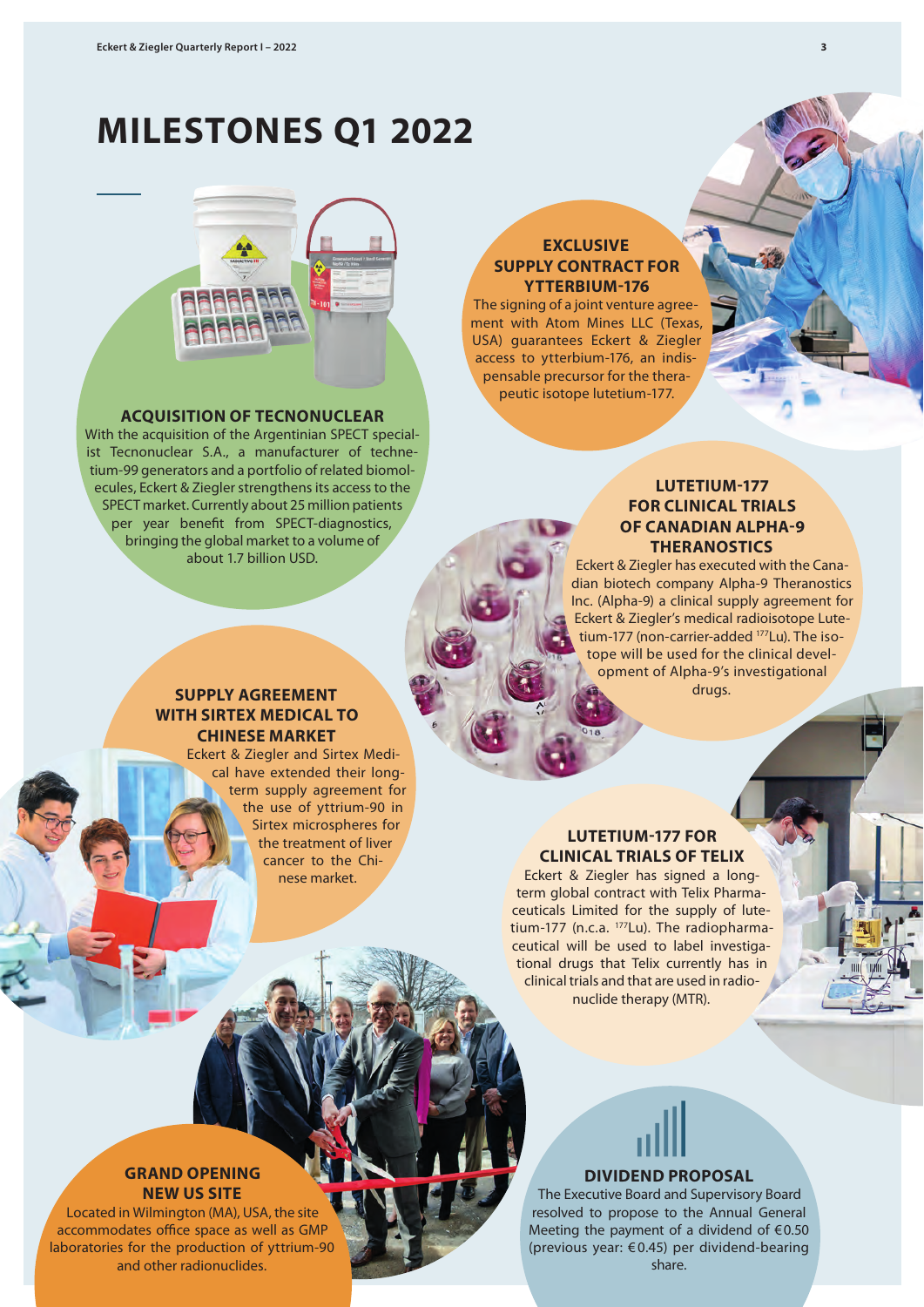# **A. GROUP INTERIM MANAGEMENT REPORT**

# **A.1 EARNINGS PERFORMANCE**

In the first quarter of 2022, the Eckert & Ziegler Group achieved its objective with a net profit of € 6.6 million. Compared to the same period in the previous year, the Group's net profit thus fell by  $\epsilon_{7.1}$  million. This reduction results from the sale and associated deconsolidation of the tumour irradiation business, which generated one-off earnings of approximately  $\epsilon$  6.8 million as of March 2021. This means that despite the pandemic and the war in Ukraine, business remained stable overall in Q1 2022.

## **Revenue**

Overall, the Group sales amounted to  $\epsilon$ 49.9 million at the end of March 2022, which is  $\epsilon$ 5.7 million or 13% above the previous year's level of  $\epsilon$ 44.2 million.

The breakdown by segment shows different developments:

Sales in the Medical segment in the first quarter reached  $\epsilon$  20.1 million and were thus  $\epsilon$  1.2 million or 5% below those of the previous year. Taking into account the loss of sales of  $\epsilon$ 1.1 million due to the deconsolidation of the tumour irradiation business, the sales level was maintained compared to the previous year.

At  $\epsilon$  29.8 million, the Isotope Products segment achieved sales that were  $\epsilon$  7.0 million or about 31% higher than in the first three months of 2021. This segment traditionally generates the majority of its sales in the US. The development of oil and gas prices is boosting the exploration activities of energy companies and consequently the demand for measurement technology components. Around  $\epsilon$  1.9 million of the increase is attributable to the acquisition of the Argentinian company Tecnonuclear SA.

#### **Earnings (net profit for the period)**

The Group's three-month result amounted to  $\epsilon$  6.6 million or  $\epsilon$  0.32 per share, which is  $\epsilon$  7.1 million or 52% below the result of the previous year.

In the Medical segment, the net result reached  $\epsilon$  3.5 million and was thus  $\epsilon$  8.2 million below the result of the same quarter of the previous year. Adjusted for the one-off effect of the sale of the tumour irradiation business (€ 6.8 million) and the expenses (around  $\epsilon$  1.0 million) related to the opening of the production site in Boston, USA, and the preparations for the site in Jintan, China, the segment's operating result was at the same level as in the previous year.

In the Isotope Products segment, the result rose by approximately  $\epsilon$  1.4 million to  $\epsilon$  3.9 million compared to the first quarter of 2021. Due to the increase in sales combined with a favourable product mix, higher contribution margins were generated compared to the first quarter of the previous year.

The Other segment, which includes the holding company and Pentixapharm GmbH, closed the quarter with a result of €–0.8 million (previous year: €–0.4 million).

# **A.2 FINANCIAL POSITION**

### **Balance sheet**

The balance sheet total amounted to  $\epsilon$  360.2 million at the end of March 2022 (previous year:  $\epsilon$  347.7 million).

On the assets side, property, plant and equipment increased by  $\epsilon$ 4.6 million to  $\epsilon$ 66.5 million. This increase resulted primarily from the initial consolidation of Tecnonuclear SA ( $\epsilon$  1.6 million), the acquisition of the property in Argentina ( $\epsilon$ 0.4 million) and investments in the production site of Eckert & Ziegler Radiopharma Inc, USA ( $\epsilon$ 1.4 million).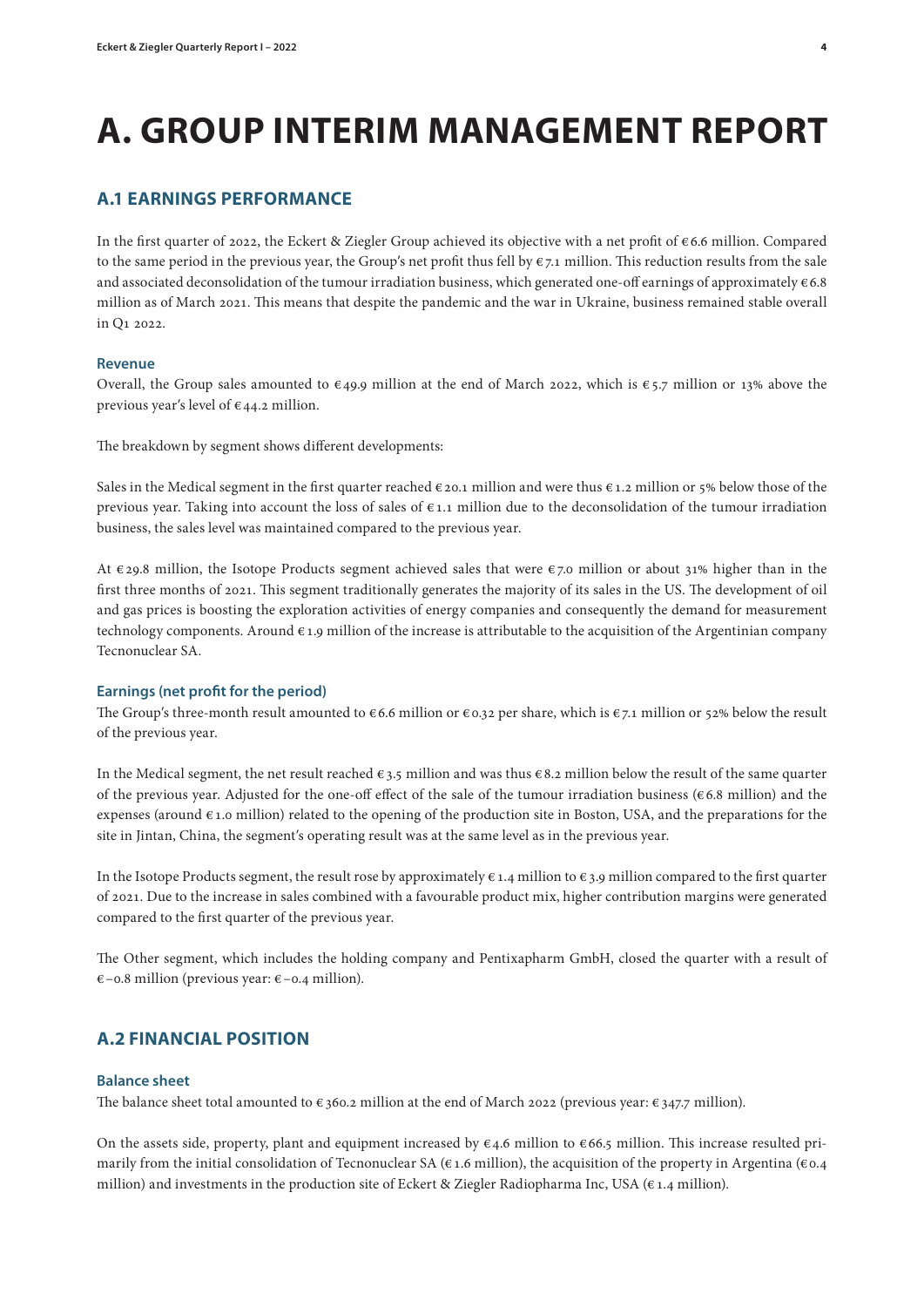Shares in associated companies decreased by a total of  $\epsilon$  0.1 million to  $\epsilon$  15.0 million. This results from the addition of the initial at-equity consolidation of the shares in Atom Mines LLC, Texas USA amounting to € 0.8 million and a scheduled repayment of equity in Americium Consortium LLC amounting to € 0.9 million.

Compared to 31 December 2021, goodwill increased by  $\epsilon$  6.7 million to  $\epsilon$  40.3 million.  $\epsilon$  6.6 million is due to the preliminary purchase price allocation of Tecnonuclear SA, Argentina.

Other intangible assets increased by  $\epsilon_{4.7}$  million. This is mainly due to the acquisition of the shares in Atom Mines LLC, USA. The difference between the purchase price and the proportional equity amounting to  $\epsilon_{3.7}$  million was valued as an asset for the future and thus reported as an intangible asset.

Trade receivables increased by  $\epsilon$  4.4 million and inventories by  $\epsilon$  1.6 million. These increases are mainly due to the first-time consolidation of Tecnonuclear SA, Argentina. The assets held for sale remained almost unchanged compared to the balance sheet as at 31 December 2021, as the sale of Wolf-Medizintechnik GmbH in March 2022 has not yet been realised.

The changes on the liabilities side mainly concern equity and other liabilities.

Equity rose by  $\epsilon$  8.1 million to  $\epsilon$  200.6 million as at 31 March 2022. The increase resulted primarily from the net profit for the period of € 6.6 million and from the currency differences of € 1.1 million recognised in equity. The equity ratio rose from 55.4% to 55.7%.

The change in other liabilities mainly relates to the purchase price payments still to be made for the acquisition of Tecnonuclear SA, Argentina, of which  $\epsilon$  1.4 million is short-term and  $\epsilon$  2.8 million long-term.

The change in short-term and long-term loan liabilities is explained by the restructuring of a short-term loan of  $\epsilon$ 7.1 million taken out at the time of the purchase of the property in Wilmington, MA (USA) into a long-term part (€ 5.2 million) and a short-term part.

#### **Liquidity**

The cash inflow from operating activities amounts to  $\epsilon$  2.9 million. In the same period of the previous year, a cash outflow of € 1.7 million was realised.

The cash outflow from investing activities amounts to  $\epsilon$  12.4 million. The figures in the first quarter of 2022 reflect the implementation of the communicated corporate strategy. While only  $\epsilon$  1.3 million was invested in the previous year, expenditure on intangible assets, property, plant and equipment and acquisitions increased to  $\epsilon_{13}$ .8 million this year. In connection with the liquidation of the joint venture Americium Consortium LLC, the Group received a repayment of €0.9 million. Securities held in custody were sold in the amount of  $\epsilon$  0.4 million. Last year, the Group received a total of  $\epsilon$  10.4 million from the sale of shares in consolidated companies of the tumour irradiation business after deduction of the cash transferred during the sale. The transaction was non-recurring.

There was almost no change in the cash flow from financing activities. The difference between repaying and taking out loans is due to the restructuring of the loan liability with regard to its maturity.

Overall, cash and cash equivalents as at 31 March 2022 decreased by  $\epsilon$ 9.7 million to  $\epsilon$ 84.0 million compared to the end of 2021.

# **A.3 OUTLOOK**

The results of the first quarter 2022 are in line with the expectations of the Executive Board. The forecast for the 2022 financial year published in March remains unaffected. The Executive Board continues to expect sales of around € 200 million and a net profit of around  $\epsilon$  38 million. The forecast is subject to the assumption that the developments in Ukraine do not result in any major disruptions.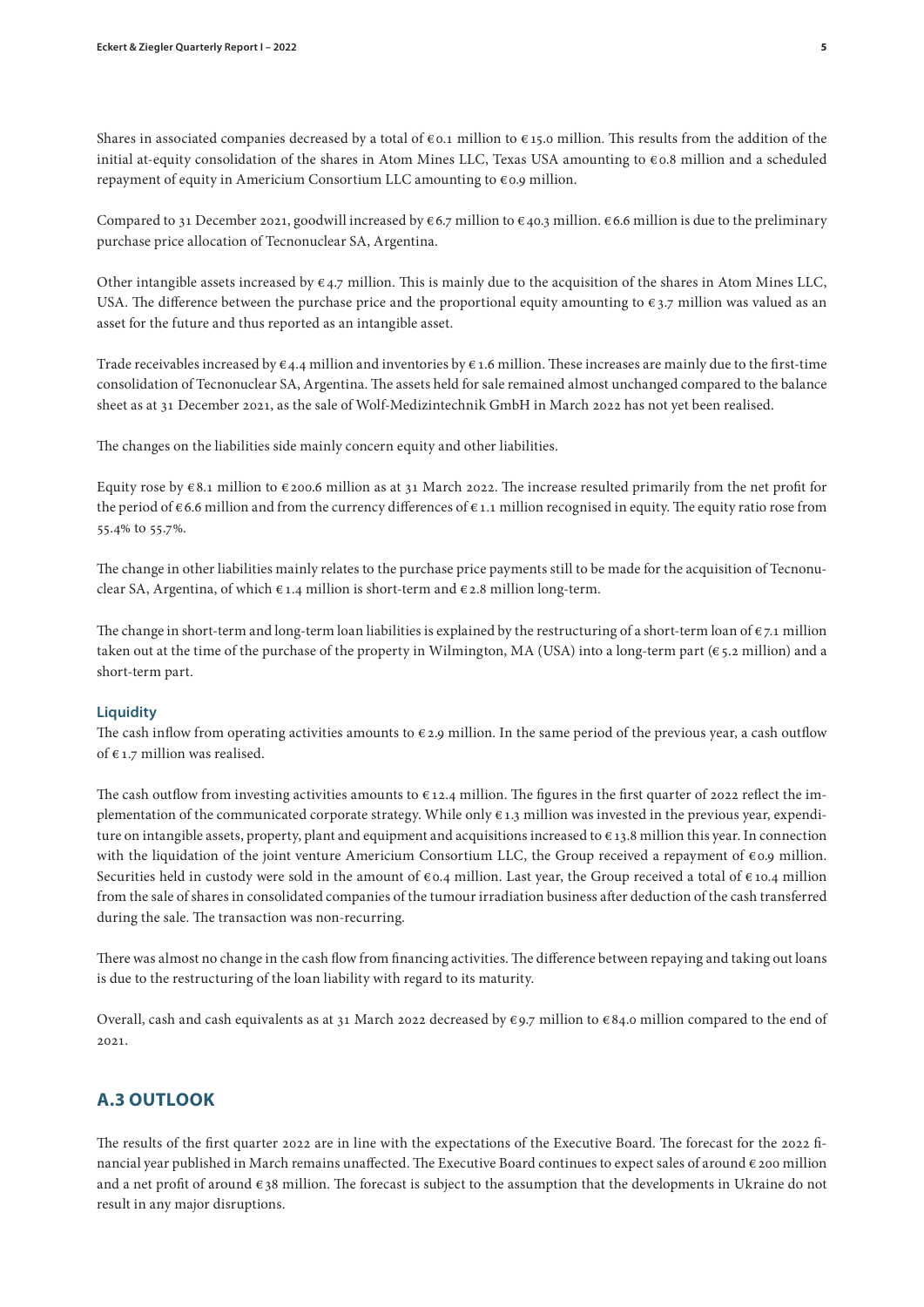# **A.4 RISKS AND OPPORTUNITIES**

In the Annual Report 2021, we described risks that could have a significant negative impact on our business, assets, financial and earnings position as well as our reputation. The most significant opportunities and the design of our risk management system were also described.

Additional risks and opportunities of which we are not aware, or which we currently consider to be immaterial, could also affect our business activities. At present, no risks have been identified that, individually or in combination with other risks, could jeopardise our continued existence.

# **A.5 ADDITIONAL INFORMATION**

### **Employees**

As of 31 March 2022, the Eckert & Ziegler Group employed 930 people worldwide. Compared to the previous year (31 December 2021: 866 employees), the number of employees has thus increased. The increase results from the acquisition of Tecnonuclear SA, Argentina, which employed 65 people as of 31 March 2022.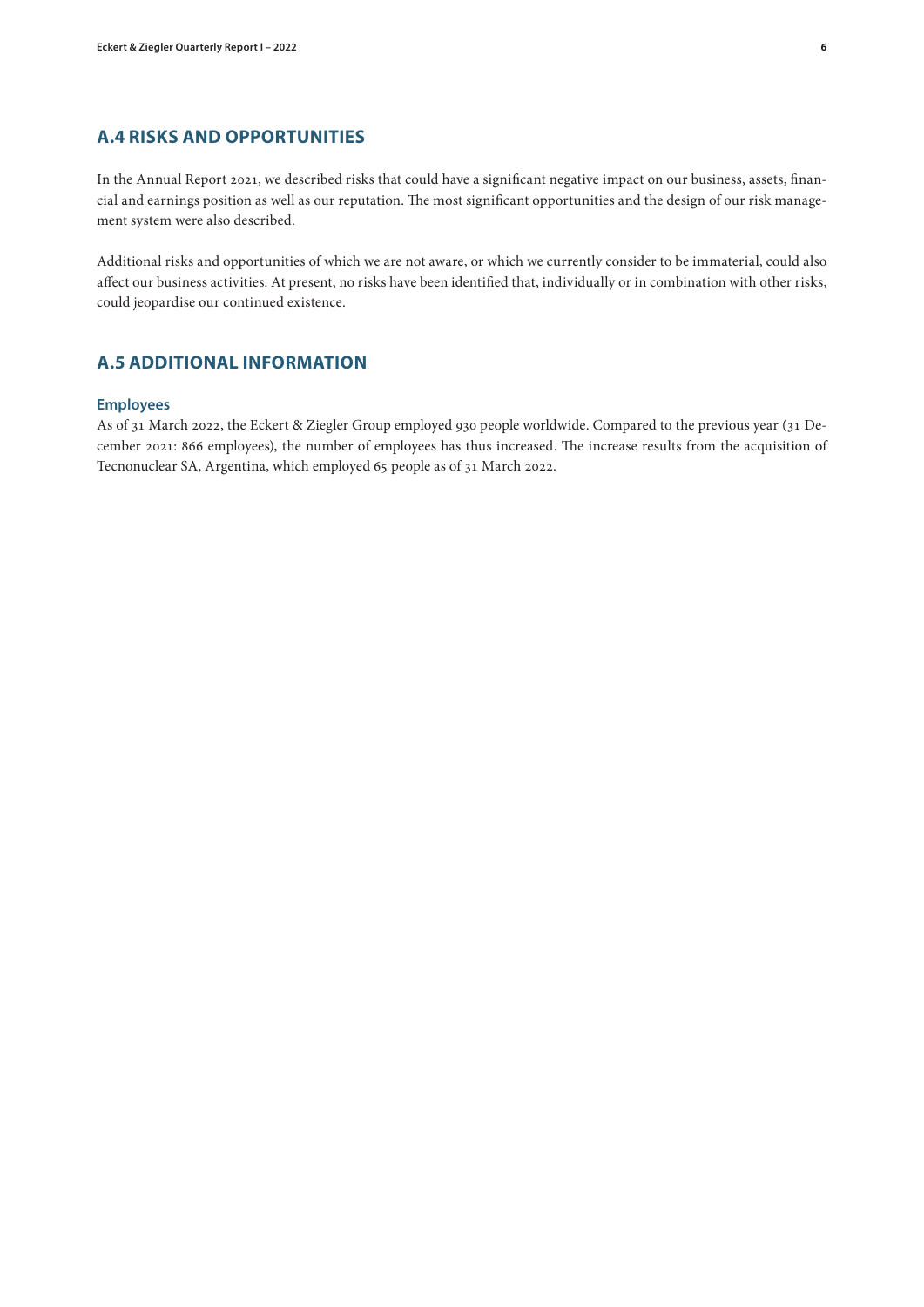# **B. INTERIM CONSOLIDATED FINANCIAL STATEMENTS**

# **B.1 CONSOLIDATED INCOME STATEMENT**

|                                                                | Quarterly                | Quarterly                       |
|----------------------------------------------------------------|--------------------------|---------------------------------|
| $\epsilon$ thousand                                            | Report I<br>$1 - 3/2021$ | <b>Report I</b><br>$1 - 3/2022$ |
|                                                                |                          |                                 |
| <b>Revenues</b>                                                | 44,160                   | 49,893                          |
| Cost of sales                                                  | $-20,306$                | $-23,701$                       |
|                                                                |                          |                                 |
| Gross profit on sales                                          | 23,854                   | 26,192                          |
| Selling expenses                                               | $-5,922$                 | $-5,805$                        |
| General and administrative expenses                            | $-6,784$                 | $-9,018$                        |
| Other operating income                                         | 10,600                   | 102                             |
| Other operating expenses                                       | $-1,610$                 | $-1,518$                        |
|                                                                |                          |                                 |
| <b>Profit from operations</b>                                  | 20,138                   | 9,953                           |
| Results from shares measured at equity                         | $-265$                   | $-10$                           |
| Other financial results                                        | 717                      | 310                             |
|                                                                |                          |                                 |
| Earnings before interest and taxes (EBIT)                      | 20,590                   | 10,253                          |
| Interest received                                              | 61                       | 48                              |
| Interest paid                                                  | $-252$                   | $-331$                          |
|                                                                |                          |                                 |
| Profit before tax                                              | 20,399                   | 9,970                           |
| Income tax expense                                             | $-6,586$                 | $-3,286$                        |
|                                                                |                          |                                 |
| Net income/loss from continuing operations                     | 13,813                   | 6,684                           |
| Profit (-)/loss (+) attributable to minority interests         | 64                       | 129                             |
|                                                                |                          |                                 |
| Profit attributable to the shareholders of Eckert & Ziegler AG | 13,749                   | 6,555                           |
|                                                                |                          |                                 |
| Earnings per share                                             |                          |                                 |
| <b>Basic</b>                                                   | 0.67                     | 0.32                            |
| <b>Diluted</b>                                                 | 0.67                     | 0.31                            |
|                                                                |                          |                                 |
| Average number of shares in circulation (basic)                | 20,590                   | 20,757                          |
| Average number of shares in circulation (diluted)              | 20,590                   | 20,809                          |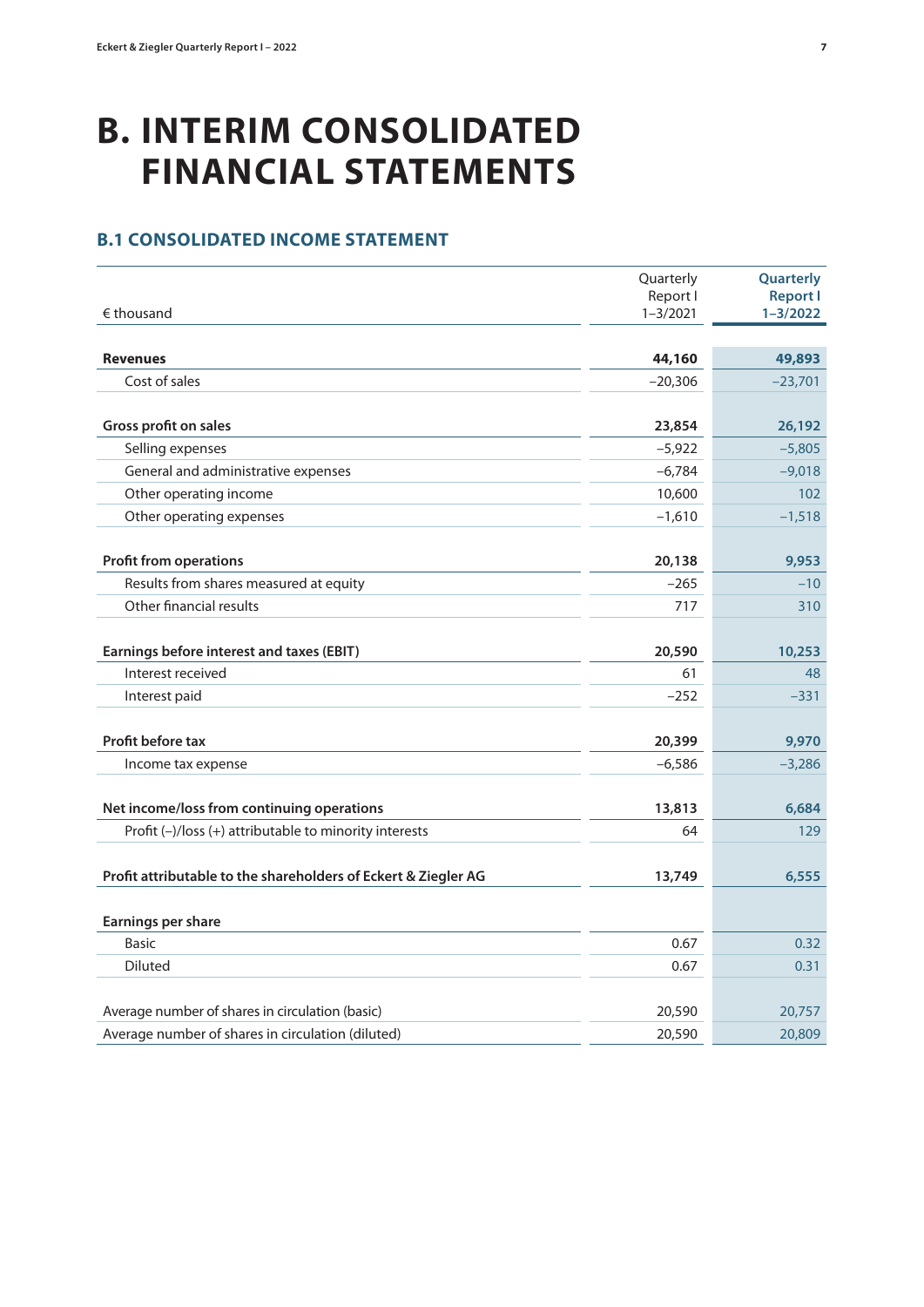# **B.2 CONSOLIDATED STATEMENT OF COMPREHENSIVE INCOME**

| $\epsilon$ thousand                                                                                      | Quarterly<br>Report I<br>$1 - 3/2021$ | Quarterly<br><b>Report I</b><br>$1 - 3/2022$ |
|----------------------------------------------------------------------------------------------------------|---------------------------------------|----------------------------------------------|
|                                                                                                          |                                       |                                              |
| Profit for the period                                                                                    | 13,813                                | 6,684                                        |
| of which attributable to shareholders of Eckert & Ziegler AG                                             | 13,749                                | 6,555                                        |
| of which attributable to other shareholders                                                              | 64                                    | 129                                          |
| Items that could subsequently be reclassified into the income statement<br>if certain conditions are met |                                       |                                              |
| Adjustment of balancing item from the currency translation of<br>foreign subsidiaries                    | 3,318                                 | 1,084                                        |
| Amount reposted to income statement                                                                      | $-301$                                |                                              |
| Currency differences from the translation of foreign operations                                          | 3,017                                 | 1,084                                        |
| Items that will not be reclassified to the profit or loss statement<br>in the future                     |                                       |                                              |
| Profit from equity instruments designated at fair value through<br>other comprehensive income            | $-28$                                 | $\mathbf{0}$                                 |
| Deferred taxes                                                                                           | 8                                     | $\Omega$                                     |
| Net profit from equity instruments designated at fair value through<br>other comprehensive income        | $-20$                                 | $\bf{0}$                                     |
| Other comprehensive income after taxes                                                                   | 2,997                                 | 1,084                                        |
| Consolidated comprehensive income                                                                        | 16,810                                | 7,768                                        |
| of which attributable to shareholders of Eckert & Ziegler AG                                             | 16,761                                | 7,609                                        |
| of which attributable to non-controlling interests                                                       | 49                                    | 159                                          |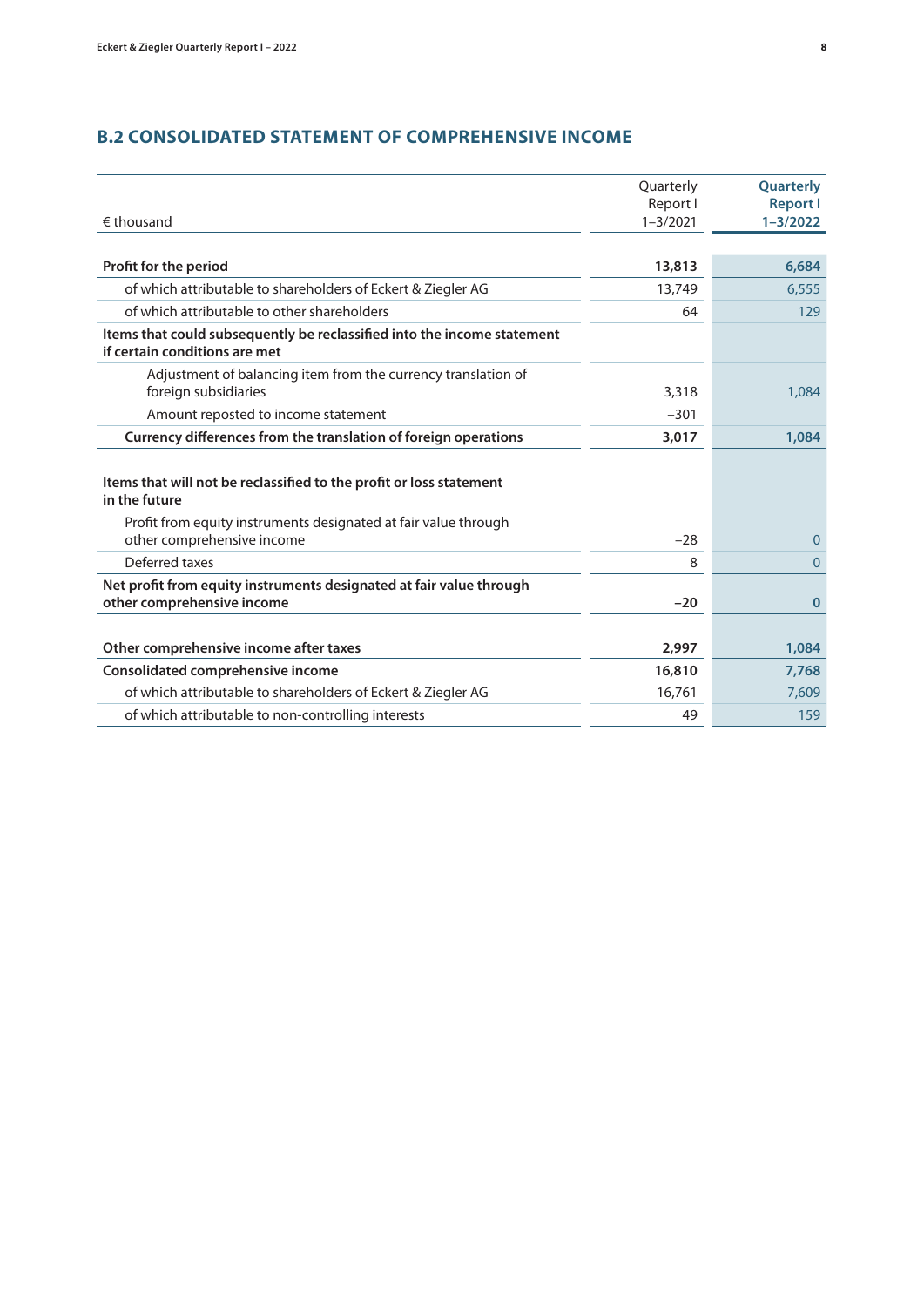# **B.3 CONSOLIDATED BALANCE SHEET**

| $\epsilon$ thousand                                                       | Dec 31, 2021 | <b>March 31, 2022</b> |
|---------------------------------------------------------------------------|--------------|-----------------------|
|                                                                           |              |                       |
| <b>ASSETS</b>                                                             |              |                       |
| Non current assets                                                        |              |                       |
| Goodwill                                                                  | 33,610       | 40,292                |
| Other intangible assets                                                   | 27,821       | 32,507                |
| Property, plant and equipment                                             | 61,871       | 66,463                |
| Rights of use (IFRS 16)                                                   | 19,300       | 18,895                |
| Investments in affiliates or joint ventures                               | 15,086       | 14,972                |
| Deferred tax assets                                                       | 11,170       | 12,621                |
| Other non-current assets                                                  | 1,271        | 1,344                 |
| <b>Total non-current assets</b>                                           | 170,129      | 187,094               |
| <b>Current assets</b>                                                     |              |                       |
| Cash and cash equivalents                                                 | 93,659       | 83,994                |
| <b>Securities</b>                                                         | 1,358        | 809                   |
| Trade accounts receivable                                                 | 31,880       | 36,256                |
| Inventories                                                               | 37,356       | 38,962                |
| Income tax receivables                                                    | 2,860        | 3,737                 |
| Other current assets                                                      | 6,348        | 5,291                 |
| Non-current assets held for sale and disposal groups                      | 4,139        | 4,093                 |
| <b>Total current assets</b>                                               | 177,600      | 173,141               |
| <b>Total assets</b>                                                       | 347,729      | 360,234               |
|                                                                           |              |                       |
| <b>EQUITY AND LIABILITIES</b>                                             |              |                       |
| Shareholder's equity                                                      |              |                       |
| Subscribed capital                                                        | 21,172       | 21,172                |
| Capital reserves                                                          | 66,162       | 66,387                |
| Retained earnings                                                         | 106,223      | 112,778               |
| Other reserves                                                            | $-2,223$     | $-1,168$              |
| Own shares                                                                | $-3,942$     | $-3,885$              |
| Portion of equity attributable to the shareholders of Eckert & Ziegler AG | 187,392      | 195,283               |
| Minority interests                                                        | 5,134        | 5,293                 |
| Total shareholders' equity                                                | 192,526      | 200,576               |
| <b>Non-current liabilities</b>                                            |              |                       |
| Long-term debt                                                            | 0            | 5,189                 |
| Long-term lease obligations (IFRS 16)                                     | 16,836       | 16,489                |
| Deferred income from grants and other deferred income                     | 2,452        | 2,444                 |
| Deferred tax liabilities                                                  | 2,228        | 2,861                 |
| Retirement benefit obligations                                            | 13,044       | 13,034                |
| Other non-current provisions                                              | 59,836       | 60,295                |
| Other non-current liabilities                                             | 358          | 3,273                 |
| <b>Total non-current liabilities</b>                                      | 94,754       | 103,585               |
| <b>Current liabilities</b>                                                |              |                       |
| Short-term debt                                                           | 7,074        | 2,030                 |
| Current portion of lease obligations (IFRS 16)                            | 3,056        | 3,056                 |
| Trade accounts payable                                                    | 5,578        |                       |
|                                                                           |              | 4,851                 |
| Advance payments received                                                 | 11,644       | 9,408                 |
| Deferred income from grants and other deferred income (current)           | 38           | 33                    |
| Income tax liabilities                                                    | 6,144        | 8,790                 |
| Other current provisions                                                  | 3,590        | 3,816                 |
| Other current liabilities                                                 | 22,573       | 23,515                |
| Liabilities directly associated with assets and disposal groups held      |              |                       |
| for sale assets and disposal groups                                       | 752          | 574                   |
| <b>Total current liabilities</b>                                          | 60,449       | 56,073                |
| <b>Total equity and liabilities</b>                                       | 347,729      | 360,234               |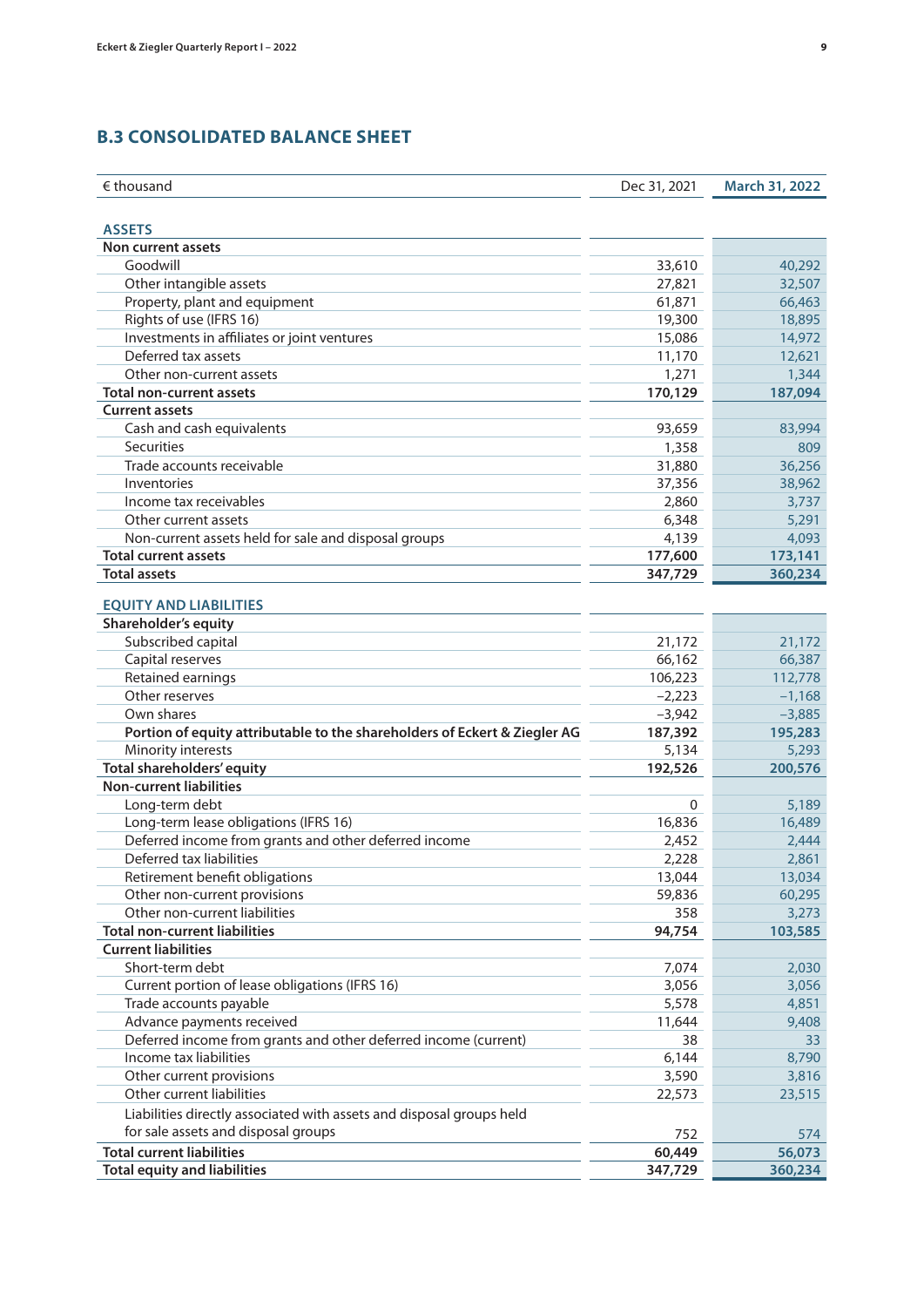# **B.4 CONSOLIDATED CASH-FLOW STATEMENT**

|                                                                                       | Quarterly                   | Quarterly                          |
|---------------------------------------------------------------------------------------|-----------------------------|------------------------------------|
| $\epsilon$ thousand                                                                   | Report<br>$1/1 - 3/31/2021$ | <b>Report</b><br>$1/1 - 3/31/2022$ |
|                                                                                       |                             |                                    |
| <b>Cash flows from operating activities:</b>                                          |                             |                                    |
| Profit for the period                                                                 | 13,813                      | 6,684                              |
| Adjustments for:                                                                      |                             |                                    |
| Depreciation and value impairments                                                    | 2,429                       | 2,413                              |
| Net interest income [interest expense (+)/income (-)]                                 | 191                         | 283                                |
| Income tax expense                                                                    | 6,586                       | 3,287                              |
| Income tax payments                                                                   | $-1,360$                    | $-1,687$                           |
| Non-cash release of deferred income from grants                                       | $-15$                       | $-13$                              |
| Gains (-)/losses on the disposal of non-current assets                                | 0                           | $-147$                             |
| Change in the non-current provisions, other non-current liabilities                   | $-286$                      | 447                                |
| Change in other non-current assets and receivables                                    | $-1$                        | $-41$                              |
| Miscellaneous                                                                         | $-15,041$                   | $-2,786$                           |
| Changes in current assets and liabilities:                                            |                             |                                    |
| Receivables                                                                           | $-6,292$                    | $-4,147$                           |
| Inventories                                                                           | $-3,969$                    | $-1,024$                           |
| Accruals, other current assets                                                        | 160                         | 984                                |
| Change in the current liabilities and provisions                                      | 2,066                       | $-1,313$                           |
| Cash inflows generated from operating activities                                      | $-1,719$                    | 2,939                              |
| <b>Cash flows from investing activities:</b>                                          |                             |                                    |
| Expenditures for intangible assets and property, plant and equipment                  | $-1,279$                    | $-6,277$                           |
| Income from the sale of intangible assets and property,                               |                             |                                    |
| plant and equipment                                                                   |                             | 5                                  |
| Expenditures for acquisitions (net of cash acquired)                                  |                             | $-6,691$                           |
| Income from the sale of shares in consolidated companies<br>(net of cash transferred) | 10,380                      |                                    |
| Expenditures for shares in companies consolidated at equity                           | $-70$                       | $-787$                             |
| Income from participations                                                            | 834                         | 892                                |
| Income from the sale of securities                                                    |                             | 431                                |
| Cash inflows/outflows from investment activity                                        | 9,865                       | $-12,427$                          |
| <b>Cash flows from financing activities:</b>                                          |                             |                                    |
| Distributions on third-party shares                                                   | $\mathbf 0$                 |                                    |
| Deposits from the taking out of loans                                                 |                             | 7,183                              |
| Disbursements for the payment of loans and lease liabilities                          | $-728$                      | $-7,848$                           |
| Interest received                                                                     | 61                          | 48                                 |
| Interest paid                                                                         | $-215$                      | $-275$                             |
| <b>Cash outflows from financing activities</b>                                        | $-882$                      | $-892$                             |
|                                                                                       |                             |                                    |
| Effect of exchange rates on cash and cash equivalents                                 | 1,027                       | 714                                |
| Increase/reduction in cash and cash equivalents                                       | 8,291                       | $-9,666$                           |
| Cash and cash equivalents at beginning of period                                      | 87,475                      | 93,659                             |
| Cash and cash equivalents at end of period                                            | 95,766                      | 83,994                             |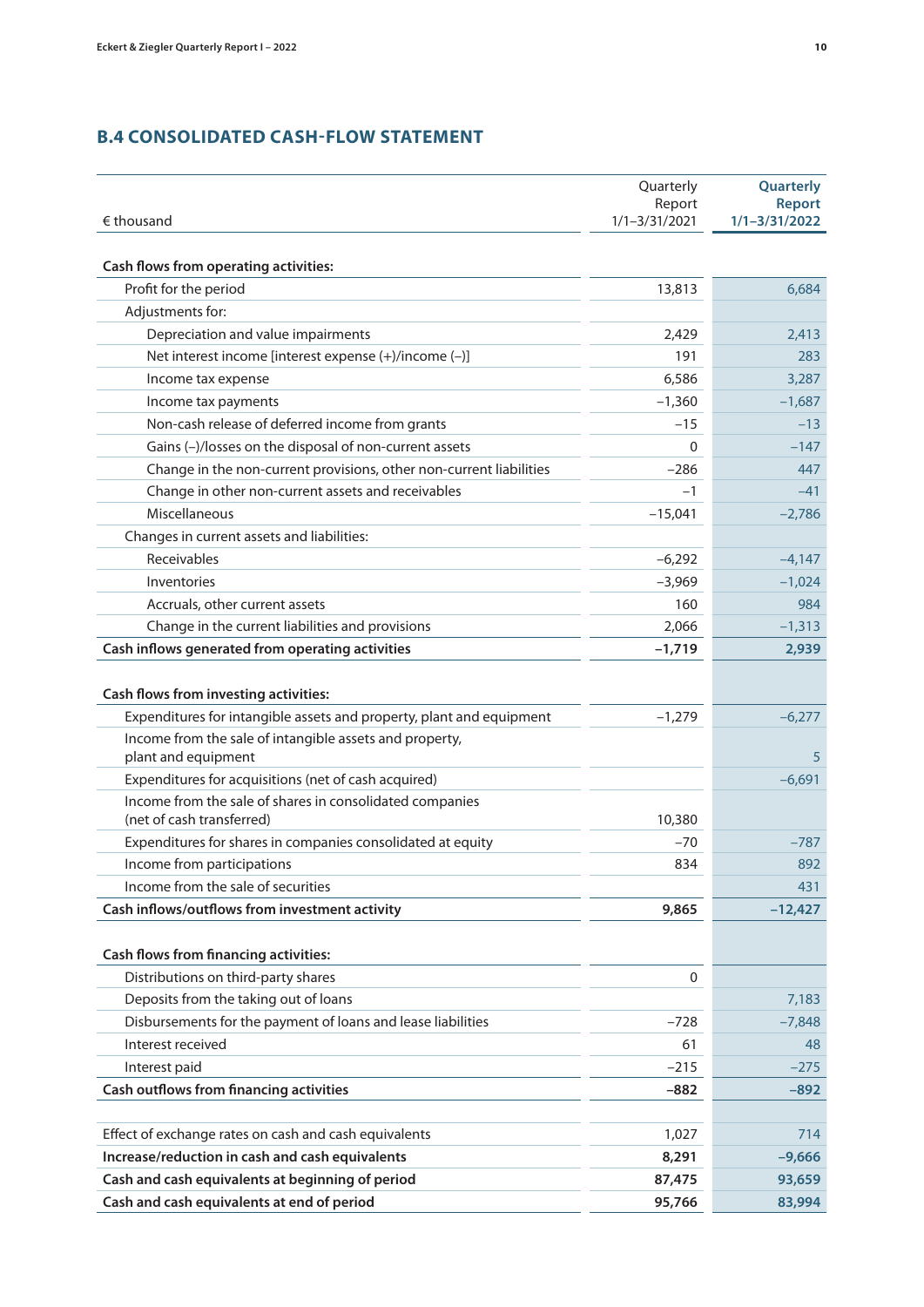# **B.5 CONSOLIDATED STATEMENT OF SHAREHOLDERS EQUITY**

|                                                                         |             | Subscribed capital |                                                                   |                      |                                    | Cumulative other equity items   |                                                |                                         |                              |                                  |                                      |
|-------------------------------------------------------------------------|-------------|--------------------|-------------------------------------------------------------------|----------------------|------------------------------------|---------------------------------|------------------------------------------------|-----------------------------------------|------------------------------|----------------------------------|--------------------------------------|
|                                                                         | Number      | Nominal<br>value   | Capital<br>reserve                                                | Retained<br>reserves | Unrealized<br>profit<br>securities | Unrealized<br>profit<br>pension | Foreign<br>currency<br>exchange<br>differences | Own<br>shares                           | Equity<br>attributable<br>to | Minority<br>shares               | Group<br>share<br>holders'<br>equity |
|                                                                         |             |                    | Piece $\epsilon$ thousand $\epsilon$ thousand $\epsilon$ thousand |                      | $\epsilon$ thousand                | $\epsilon$ thousand             |                                                | $\epsilon$ thousand $\epsilon$ thousand |                              | € thousand € thousand € thousand |                                      |
| As of January 1, 2021                                                   | 21,171,932  | 21,172             | 54,188                                                            | 81,019               | $-4,536$                           | 162                             | $-1,223$                                       | $-5,519$                                | 145,263                      | 1,096                            | 146,359                              |
| Total income and expenses recognised directly<br>in equity              | $\mathbf 0$ | $\mathbf 0$        | $\mathbf 0$                                                       | $\mathbf 0$          | 939                                | 225                             | 2,210                                          | $\mathbf 0$                             | 3,374                        | 69                               | 3,443                                |
| Consolidated net income                                                 | $\mathbf 0$ | $\mathbf{0}$       | $\mathbf 0$                                                       | 34,527               | $\Omega$                           | $\mathbf 0$                     | $\Omega$                                       | $\mathbf 0$                             | 34,527                       | 130                              | 34,657                               |
| Consolidated comprehensive income                                       | $\mathbf 0$ | $\mathbf 0$        | $\mathbf 0$                                                       | 34,527               | 939                                | 225                             | 2,210                                          | $\mathbf{0}$                            | 37,901                       | 199                              | 38,100                               |
| Dividends paid/resolved                                                 | $\Omega$    | $\mathbf 0$        | $\Omega$                                                          | $-9,323$             | $\mathbf 0$                        | $\mathbf 0$                     | $\mathbf 0$                                    | $\Omega$                                | $-9,323$                     | $\Omega$                         | $-9,323$                             |
| Shares attributable to minorities for<br>acquisitions and company sales | 0           | 0                  | $\mathbf 0$                                                       | 0                    | 0                                  | 0                               | 0                                              | $\mathbf 0$                             | $\mathbf 0$                  | 3,839                            | 3,839                                |
| Share-based remuneration                                                | $\mathbf 0$ | $\mathbf 0$        | 3,927                                                             | $\mathbf 0$          | $\mathbf 0$                        | $\mathbf 0$                     | $\mathbf 0$                                    | 363                                     | 4,290                        | $\mathbf 0$                      | 4,290                                |
| Use of treasury shares for acquisitions                                 | $\mathbf 0$ | $\Omega$           | 8,047                                                             | $\mathbf 0$          | $\Omega$                           | $\mathbf 0$                     | $\mathbf 0$                                    | 1,214                                   | 9,261                        | $\mathbf 0$                      | 9,261                                |
| Stand 31, Dezember 2021                                                 | 21,171,932  | 21,172             | 66,162                                                            | 106,223              | $-3,597$                           | 387                             | 987                                            | $-3,942$                                | 187,392                      | 5,134                            | 192,526                              |
| As of January 1, 2022                                                   | 21,171,932  | 21,172             | 66,162                                                            | 106,223              | $-3,597$                           | 387                             | 987                                            | $-3,942$                                | 187,392                      | 5,134                            | 192,526                              |
| Total income and expenses recognised directly<br>in equity              | $\mathbf 0$ | $\mathbf 0$        | $\mathbf 0$                                                       | $\mathbf 0$          | $\mathbf 0$                        | 0                               | 1,054                                          | $\mathbf 0$                             | 1,054                        | 30                               | 1,084                                |
| Consolidated net income                                                 | $\mathbf 0$ | $\mathbf 0$        | $\mathbf 0$                                                       | 6,555                | $\mathbf 0$                        | $\mathbf 0$                     | $\mathbf 0$                                    |                                         | 6,555                        | 129                              | 6,684                                |
| Consolidated comprehensive income                                       | $\mathbf 0$ | $\Omega$           | $\mathbf{0}$                                                      | 6,555                | $\mathbf 0$                        | $\mathbf 0$                     | 1,054                                          | $\mathbf 0$                             | 7,609                        | 159                              | 7,768                                |
| Dividends paid/resolved                                                 | $\mathbf 0$ | $\mathbf 0$        | $\mathbf 0$                                                       | $\mathbf 0$          | $\mathbf 0$                        | $\mathbf 0$                     | $\mathbf 0$                                    | $\mathbf 0$                             | $\mathbf 0$                  | $\mathbf 0$                      | $\mathbf 0$                          |
| Shares attributable to minorities for<br>acquisitions and company sales | 0           | 0                  | $\mathbf{0}$                                                      | 0                    | 0                                  | 0                               | 0                                              | $\mathbf 0$                             | $\Omega$                     | 0                                | 0                                    |
| Share-based remuneration                                                | $\mathbf 0$ | $\mathbf 0$        | 225                                                               | $\mathbf 0$          | $\mathbf 0$                        | $\mathbf 0$                     | $\mathbf 0$                                    | 57                                      | 282                          | $\mathbf 0$                      | 282                                  |
| Use of treasury shares for acquisitions                                 | $\mathbf 0$ | $\Omega$           | $\mathbf 0$                                                       | $\mathbf 0$          | $\Omega$                           | $\mathbf{0}$                    | $\Omega$                                       | $\mathbf 0$                             | $\mathbf{0}$                 | $\mathbf{0}$                     | $\mathbf 0$                          |
| As of March 31, 2022                                                    | 21,171,932  | 21,172             | 66,387                                                            | 112,778              | $-3,597$                           | 387                             | 2,041                                          | $-3,885$                                | 195,283                      | 5,293                            | 200,576                              |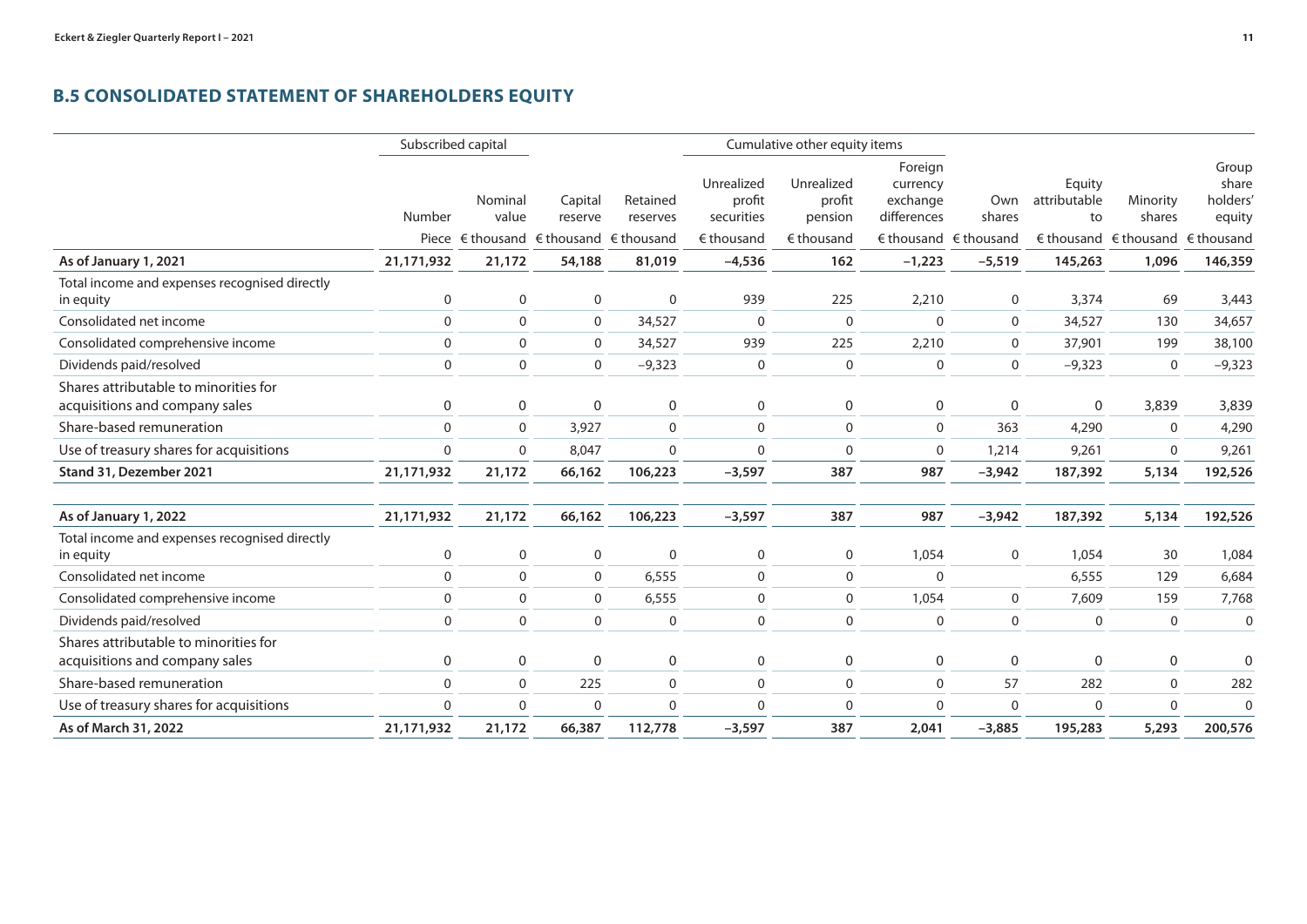# **B.6 NOTES TO THE INTERIM CONSOLIDATED FINANCIAL STATEMENTS**

#### **General information**

These interim consolidated financial statements as of 31 March 2022 comprise the financial statements of Eckert & Ziegler Strahlen- und Medizintechnik AG and its subsidiaries (hereinafter also referred to as "Eckert & Ziegler AG").

### **Accounting policies**

The interim consolidated financial statements of Eckert & Ziegler AG as of 31 March 2022 were prepared in accordance with the International Financial Reporting Standards (IFRS) applicable to interim reporting. All standards of the International Accounting Standards Board (IASB), London, applicable in the EU on the reporting date, as well as the valid interpretations of the International Financial Interpretations Committee (IFRIC) and the Standing Interpretations Committee (SIC) were taken into account. The interim financial statements should be read in conjunction with the consolidated financial statements of Eckert & Ziegler AG as of 31 December 2021. The accounting and valuation methods explained in the notes to the 2021 consolidated financial statements were applied unchanged.

The preparation of the consolidated financial statements in accordance with IFRS requires the use of estimates and assumptions that affect the reported amounts of assets and liabilities, income and expenses. The actual values may differ from the estimates. Significant assumptions and estimates are made for the useful life, the recoverable amount of fixed assets, the realisability of receivables and the recognition and measurement of provisions. Due to rounding, it is possible that individual figures do not add up exactly to the totals shown.

This interim report contains all the necessary information and adjustments required for a true and fair view of the net assets, financial position and results of operations of Eckert & Ziegler AG as of the interim reporting date. The results for the current fiscal year do not necessarily allow conclusions to be drawn about the development of future results.

#### **Scope of consolidated financial statements**

The consolidated financial statements of Eckert & Ziegler AG include all companies for which Eckert & Ziegler AG has the direct or indirect possibility of determining the financial and business policy (control concept).

#### **Acquisitions and disposals of companies**

#### **Tecnonuclear SA, Argentina**

On 3 January 2022, Eckert & Ziegler acquired 100% of the shares in the Argentinian nuclear medicine specialist Tecnonuclear S.A., a manufacturer of technetium-99 generators and a portfolio of related biomolecules. Together with the generators, these generic tracers are often referred to as SPECT diagnostics. They represent the most widely used class of nuclear medicine products worldwide for the detection of cancer and cardiovascular anomalies. Tecnonuclear, based in Buenos Aires, employed 65 people as of 31 March 2022 and had revenues of approximately USD 10 million in 2021. The products have already been distributed in the past by Eckert & Ziegler in Brazil, where they are sold together with the generators as consumables for single photon emission computed tomography (SPECT). Currently, around 25 million patients are examined annually with SPECT diagnostics, which corresponds to a global market volume of around USD 1.7 billion. With the emergence of new proprietary SPECT tracers, demand is expected to increase dynamically and reach a volume of approximately USD 2.7 billion in 2027. The purchase price of USD 12.8 million was primarily based on Tecnonuclear's profitability. In a first step the purchase price was paid in full from Eckert & Ziegler's cash flow in the amount of USD 8.1 million. The remaining amount of USD 4.7 million will be paid over the next 3 years. The transaction was carried out without external financing. As of 31 March 2022, the difference between the purchase price and the equity of Tecnonuclear SA, amounting to € 6.6 million, was posted as goodwill on the basis of a preliminary purchase price allocation. This preliminary purchase price allocation will be replaced by a final purchase price allocation by the end of the year.

#### **Atom Mines LLC, USA**

On 10 January 2022, Eckert & Ziegler Radiopharma GmbH acquired 18.5% of the shares in Atom Mines LLC, Texas USA. Atom Mines LLC is a manufacturer of ytterbium with which Eckert & Ziegler Radiopharma GmbH has concluded an exclusive long-term supply agreement for ytterbium-176. The agreement has a strategic dimension, as cancer therapies based on lutetium-177 have proven to be highly effective, whereas the worldwide supply of the indispensable precursor ytterbium-176 has so far been measured in grams per year. A new production process, partly financed by Eckert & Ziegler and developed by Atom Mines, is now to solve this bottleneck: the first samples delivered met the relevant quality criteria,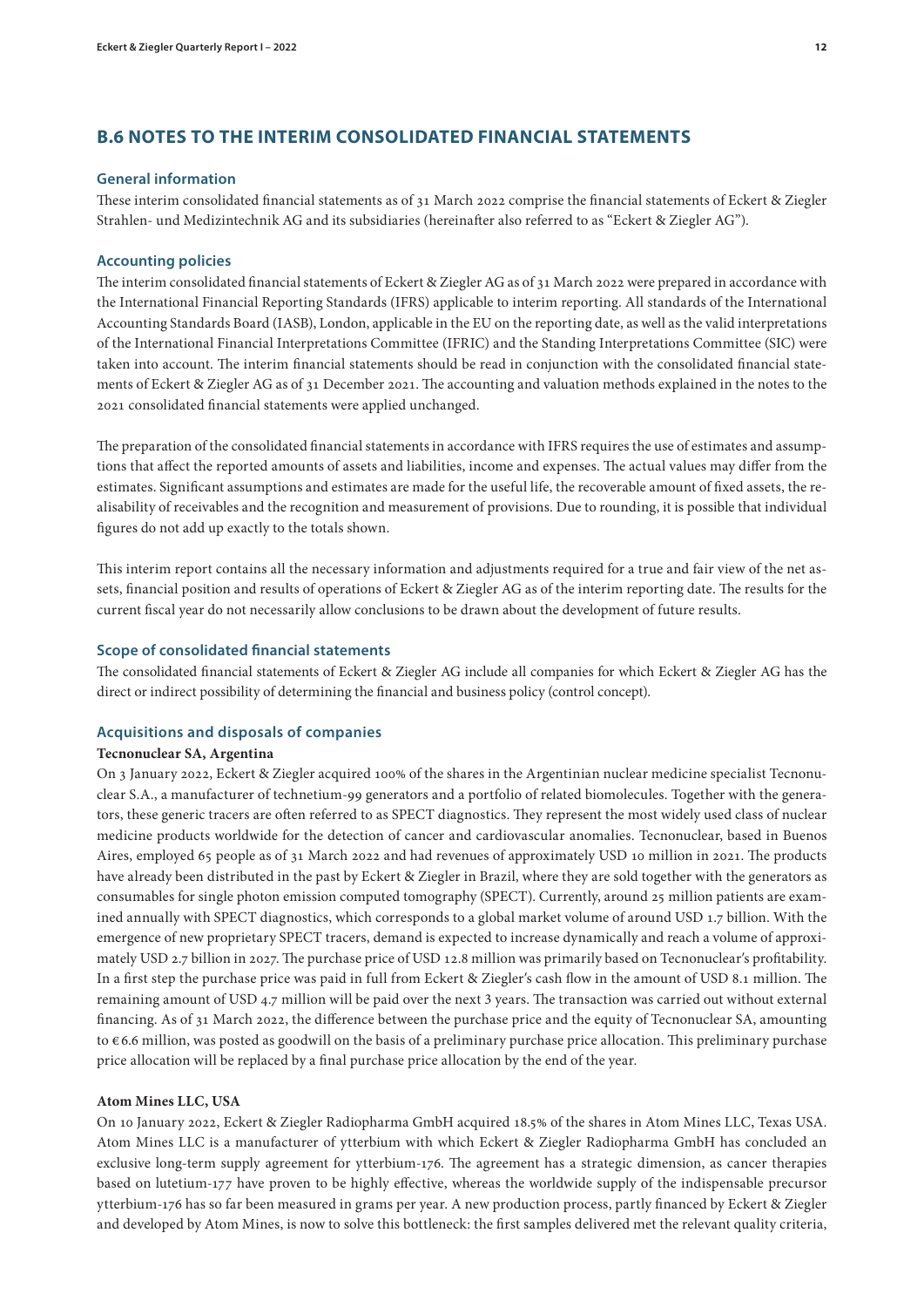especially isotopic purity. Eckert & Ziegler will thus be in a position to offer lutetium-177 in large quantities to pharmaceutical companies all over the world and beyond for hundreds of thousands of patients per year. The shares were valued at 5.0 million USD. A total of USD 3.4 million has already been paid, of which USD 2.5 million were paid in the first quarter of 2022. Atom Mines LLC is consolidated "at equity". The difference between the purchase price and the pro rata equity is recognised as an intangible asset.

There was no company disposal in the first quarter of 2022.

### **Currency translation**

The financial statements of the companies outside the European Monetary Union are based on the functional currency concept. The following exchange rates were used for currency translation:

| Country    | Currency   | <b>Exchange rate</b><br>on 3/31/2022 | Exchange rate<br>on 12/31/2021 | Average exchange rate<br>01/01-3/31/2022 | Average exchange rate<br>01/01-3/31/2021 |
|------------|------------|--------------------------------------|--------------------------------|------------------------------------------|------------------------------------------|
| <b>USA</b> | USD        | 1.1101                               | 1.1326                         | 1.1217                                   | 1.1027                                   |
| CZ.        | <b>CZK</b> | 24.3750                              | 24.8580                        | 24.6526                                  | 25.6313                                  |
| GB         | <b>GBP</b> | 0.8460                               | 0.8403                         | 0.8364                                   | 0.8623                                   |
| <b>BR</b>  | <b>BRL</b> | 5.3009                               | 6.3101                         | 5.8696                                   | 4.9167                                   |
| <b>CH</b>  | <b>CHF</b> | 1.0267                               | 1.0301                         | 1.0364                                   | 1.0668                                   |
| <b>CHN</b> | <b>CNY</b> | 7.0403                               | 7.1947                         | 7.1212                                   |                                          |
| ARG        | ARS        | 122.8215                             |                                | 119.5698                                 |                                          |

### **Equity and treasury stock**

As of 31 March 2022, Eckert & Ziegler AG held 409,656 of its own shares. This corresponds to 1.93% of the company's share capital.

### **Segment information**

### **SEGMENT REPORT – INCOME STATEMENT**

|                                                              |          | <b>Isotope Products</b> |          | Medical     |              | Holding     |          | Elimination |          | Total    |
|--------------------------------------------------------------|----------|-------------------------|----------|-------------|--------------|-------------|----------|-------------|----------|----------|
| $\epsilon$ thousand                                          | Q1/2022  | Q1/2021                 | Q1/2022  | Q1/2021     | Q1/2022      | Q1/2021     | Q1/2022  | Q1/2021     | Q1/2022  | Q1/2021  |
| Sales to external<br>customers                               | 29,789   | 22,804                  | 20,104   | 21,273      | 0            | 83          | O        | $\mathbf 0$ | 49,893   | 44,160   |
| Sales to other<br>segments                                   | 1,491    | 1,158                   | 100      | 2           | $\mathbf{0}$ | $\mathbf 0$ | $-1,591$ | $-1160$     | $\Omega$ | 0        |
| Total segment<br>sales                                       | 31,280   | 23,962                  | 20,204   | 21,275      | 0            | 83          | $-1,591$ | $-1,160$    | 49,893   | 44,160   |
| Result from<br>investments<br>valued at equity               |          | $\mathbf 0$             | $-10$    | $\mathbf 0$ | $\Omega$     | $-265$      |          | $\mathbf 0$ | $-10$    | $-265$   |
| Segment profit<br>before interest and<br>profit taxes (EBIT) | 5,818    | 3,666                   | 5,447    | 17,317      | $-1,010$     | $-378$      | -        | $-16$       | 10,253   | 20,589   |
| Interest expenses<br>and revenues                            | $-140$   | $-69$                   | $-84$    | $-76$       | $-58$        | $-46$       | $-1$     | $\mathbf 0$ | $-283$   | $-191$   |
| Income tax<br>expense                                        | $-1,661$ | $-997$                  | $-1,911$ | $-5,589$    | $+285$       | $\mathbf 0$ |          | 0           | $-3,286$ | $-6,586$ |
| Profit before<br>minority interests                          | 4,017    | 2,600                   | 3,452    | 11,652      | $-783$       | $-424$      |          | $-15$       | 6,684    | 13,813   |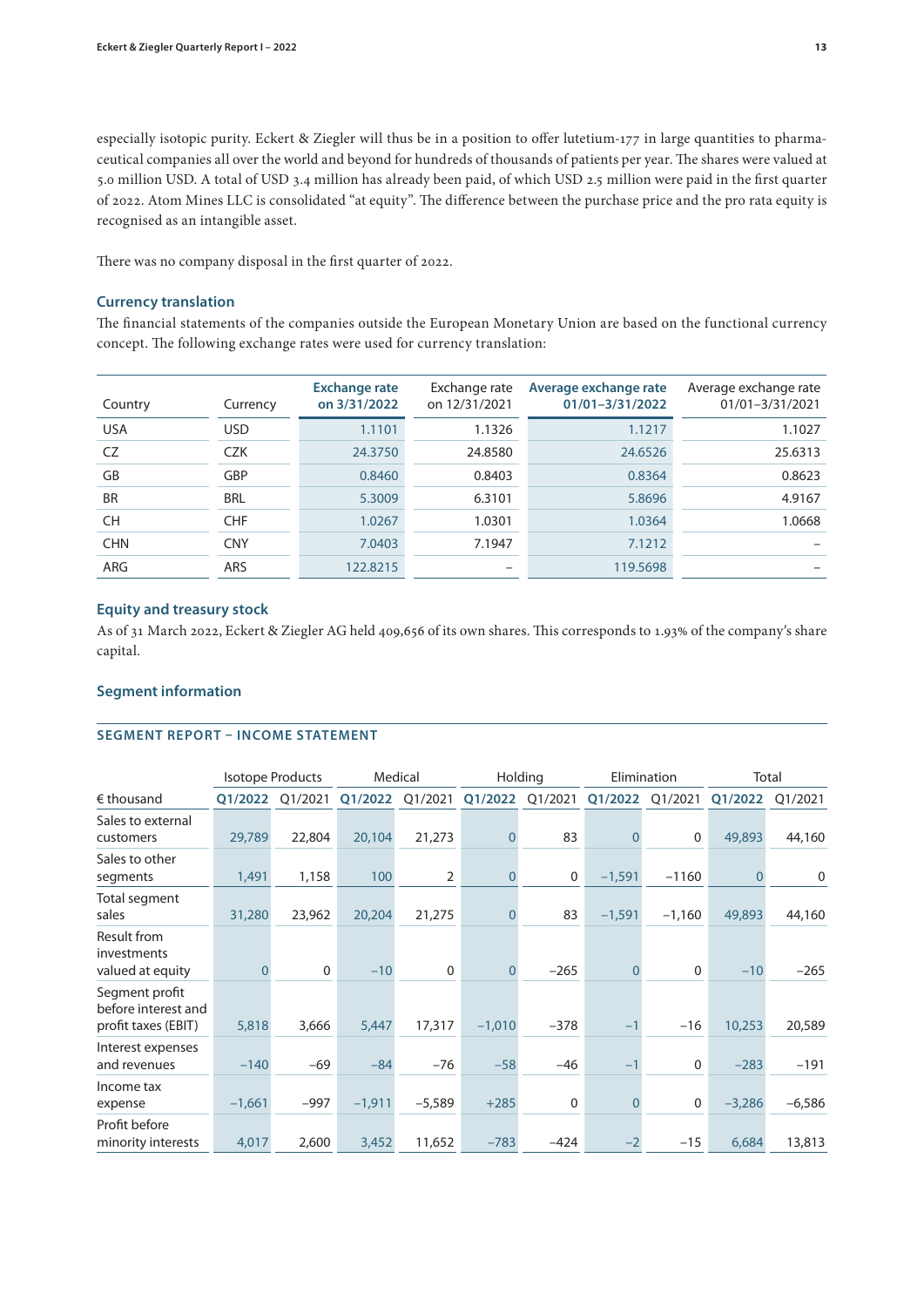### **SEGMENT REPORT – BALANCE SHEET**

|                                                                              |           | <b>Isotope Products</b> |            | Medical      |           | Holding  | Total      |              |
|------------------------------------------------------------------------------|-----------|-------------------------|------------|--------------|-----------|----------|------------|--------------|
| $\epsilon$ thousand                                                          | 01/2022   | Q1/2021                 | 01/2022    | Q1/2021      | Q1/2022   | Q1/2021  | 01/2022    | Q1/2021      |
| Segmental assets                                                             | 195,409   | 166,551                 | 130,053    | 136,927      | 159,670   | 122,291  | 485,132    | 425,769      |
| Elimination of inter-segmental shares,<br>equity investments and receivables |           |                         |            |              |           |          | $-124.898$ | $-116,493$   |
| <b>Consolidated total assets</b>                                             |           |                         |            |              |           |          | 360,234    | 309,276      |
| Segmental liabilities                                                        | $-71.317$ | $-91.061$               | $-103,802$ | $-65,218$    | $-19,161$ | $-7,572$ | $-194,280$ | $-163,851$   |
| Elimination of intersegmental liabilities                                    |           |                         |            |              |           |          | 34,622     | 20,450       |
| <b>Consolidated liabilities</b>                                              |           |                         |            |              |           |          | $-159,658$ | $-143,401$   |
| Investments in associated companies                                          | 2,684     | 3,305                   | 12,288     | 11,536       | 0         | 1,785    | 14,972     | 16,626       |
| Investments (without acquisitions)                                           | 1,342     | 890                     | 3,588      | 322          | 1,347     | 67       | 6,277      | 1,279        |
| Depreciation and amortization<br>incl. RoU according to IFRS 16              | $-1,429$  | $-1,317$                | $-697$     | $-819$       | $-287$    | $-294$   | $-2,413$   | $-2,430$     |
| Impairments                                                                  |           | 0                       |            | $\mathbf{0}$ |           | 0        |            | $\mathbf{0}$ |

#### **Material transactions with related parties**

With regard to material transactions with related parties, we refer to the disclosures in the consolidated financial statements as of 31 December 2021.

# **C. ADDITIONAL INFORMATION**

# **C.1 RESPONSIBILITY STATEMENT BY THE STATUTORY REPRESENTATIVES (BALANCE-SHEET OATH)**

To the best of our knowledge, and in accordance with the applicable reporting principles for interim reporting, we hereby certify that the consolidated interim financial statements give a true and fair view of the financial position, performance and cash flows of the Group, and the group interim management report includes a fair review of the development and performance of the business and the position of the Group, together with a description of the principal opportunities and risks associated with the expected development of the Group for the remaining months of the current financial year.

Berlin, 12 May 2022

Andra Ev

Dr Andreas Eckert Dr Harald Hasselmann Dr Lutz Helmke Chairman of the Executive Board Member of the Executive Board Member of the Executive Board

Ulmste